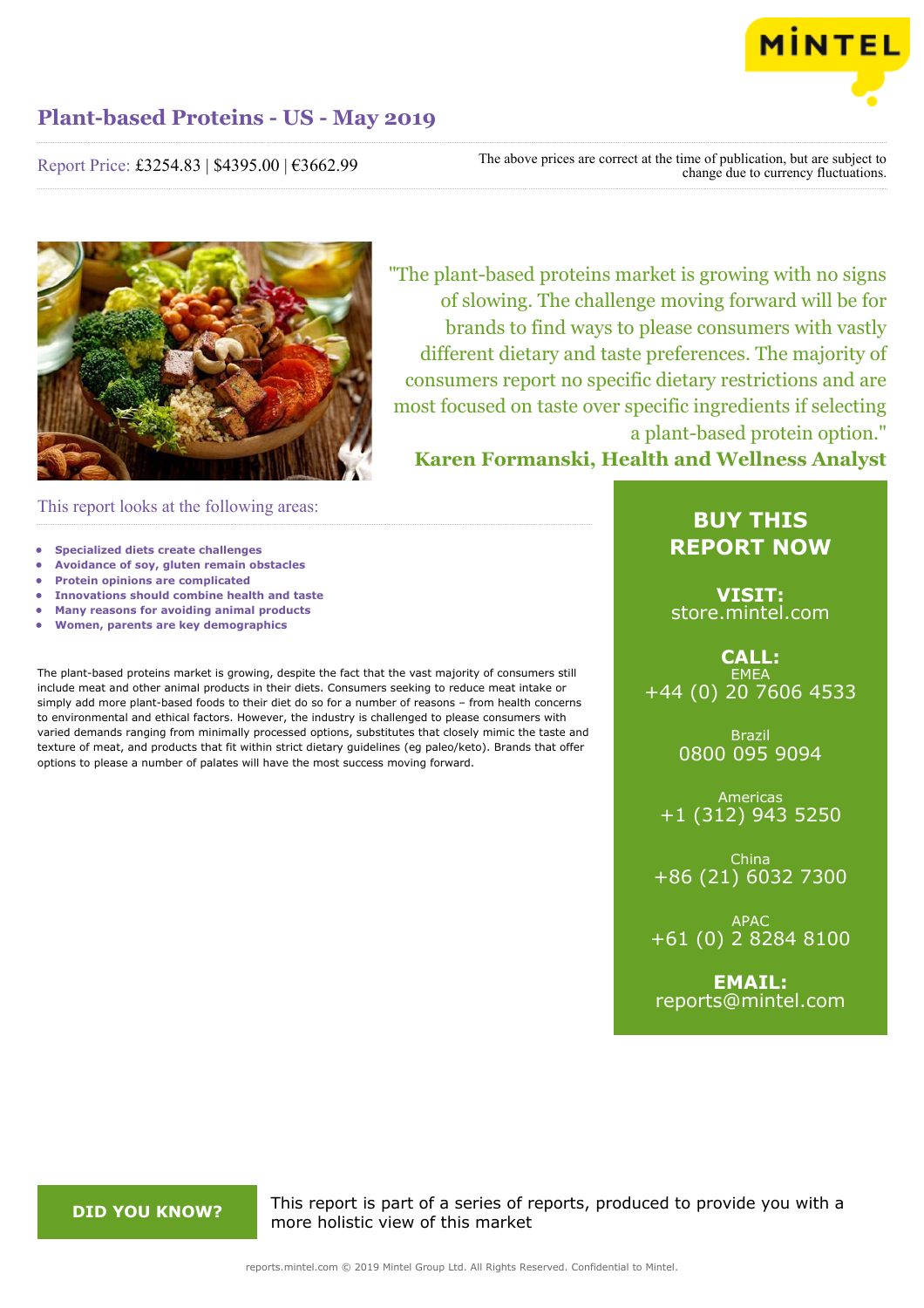

Report Price: £3254.83 | \$4395.00 | €3662.99

The above prices are correct at the time of publication, but are subject to change due to currency fluctuations.

# **Table of Contents**

#### **Overview**

What you need to know

Definition

### **Executive Summary**

## The issues

Specialized diets create challenges

Figure 1: Dietary guidelines followed, February 2019

#### Avoidance of soy, gluten remain obstacles

Figure 2: Soy-based foods are unhealthy – Any agree (net), by age and gender, February 2019

#### Protein opinions are complicated

Figure 3: Select attitudes toward plant-based protein – Any agree (net), February 2019

#### The opportunities

### Innovations should combine health and taste

Figure 4: Trying to add more plant-based foods into diet, by dietary preference, February 2019

#### Many reasons for avoiding animal products

Figure 5: Reasons for avoiding animal products, by age, February 2019

#### Women, parents are key demographics

Figure 6: Sources of plant-based protein consumed, any use or interest (net), by parental status, February 2019 Figure 7: Select dietary motivations, by gender, February 2019

#### What it means

### **The Market – What You Need to Know**

Plant-based foods make dent in mainstream shelf space

Meat eaters driving the plant-based protein market

Consumers seeking protein, open to sources

Dietary restrictions can cause roadblocks

#### Plant-based foods good for the planet

#### **Market Perspective**

#### Plant-based foods continue to invade mainstream market

Figure 8: Meat alternative use in household, Fall 2018 NCHS 12-month study

#### Carnivores and flexitarians drive the market

Figure 9: Trying to add more plant-based foods into diet, by dietary preference, February 2019

#### Plant-based substitutes upping the protein ante

Figure 10: Non-dairy milks stating protein content

Figure 11: Non-dairy yogurts stating protein content

#### Trending ingredients, diets challenge full move to plant-based diet

Figure 12: Good Seed hempseed burgers

# BUY THIS REPORT NOW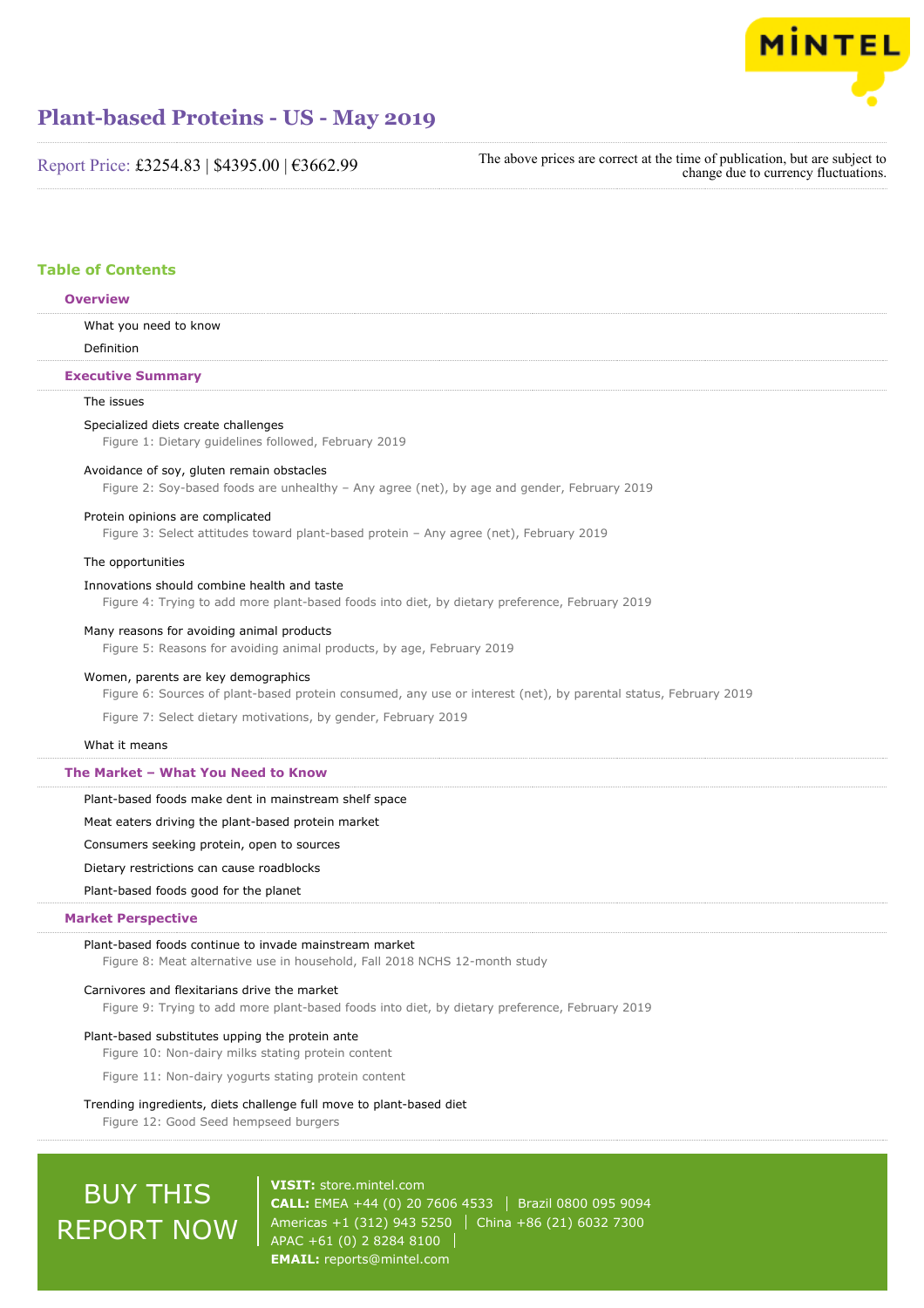

Report Price: £3254.83 | \$4395.00 | €3662.99

The above prices are correct at the time of publication, but are subject to change due to currency fluctuations.

#### **Market Factors**

### Interest in plant-based protein spans generations

Figure 13: Population aged 18 or older, by age, 2013-23

#### Plant-based for the planet

#### Plant-based protein beyond the main course

Figure 14: Occasions when plant-based proteins are consumed, February 2019

Figure 15: Breakfast foods stating plant-based protein content

#### **Key Players – What You Need to Know**

Plant-based meat substitutes see significant growth

Major players investing in plant-based

Legacy brands adapting to compete

Disconnect between brands and consumers

Consumers seek sustainability

Whole food options compete with processed alternatives

#### **What's Working?**

#### Plant-based meat substitutes see significant growth

Figure 16: Multi-outlet sales of select plant-based meat substitutes, by companies and brands, rolling 52 weeks 2018 and 2019

Figure 17: Meat alternatives stating plant-based protein content

#### Newer brands see success with plant-based substitutes

Figure 18: Meat alternatives stating plant-based protein content (continued)

Figure 19: Meat alternative brands used by households who currently use meat alternatives, Fall 2018 NCHS 12-month study

#### Major players see value in plant-based brands

#### **What's Struggling?**

#### Boca struggles to keep up with competition

Figure 20: Multi-outlet sales of select plant-based meat substitutes, by companies and brands, rolling 52 weeks 2018 and 2019

#### Disconnect between brands and consumers

#### **What's Next?**

#### Sustainability increases in importance

Plant-based eggs have been long awaited

Whole foods approach challenges processed options

Figure 21: Plant-based protein bowls

#### **The Consumer – What You Need to Know**

Most consumers still crave meat, but looking to add plants

Gluten-free is not going away

Younger consumers most likely to avoid animal products

Well-known sources most consumed, but interest in variety is evident

Protein desired, more education needed

# BUY THIS REPORT NOW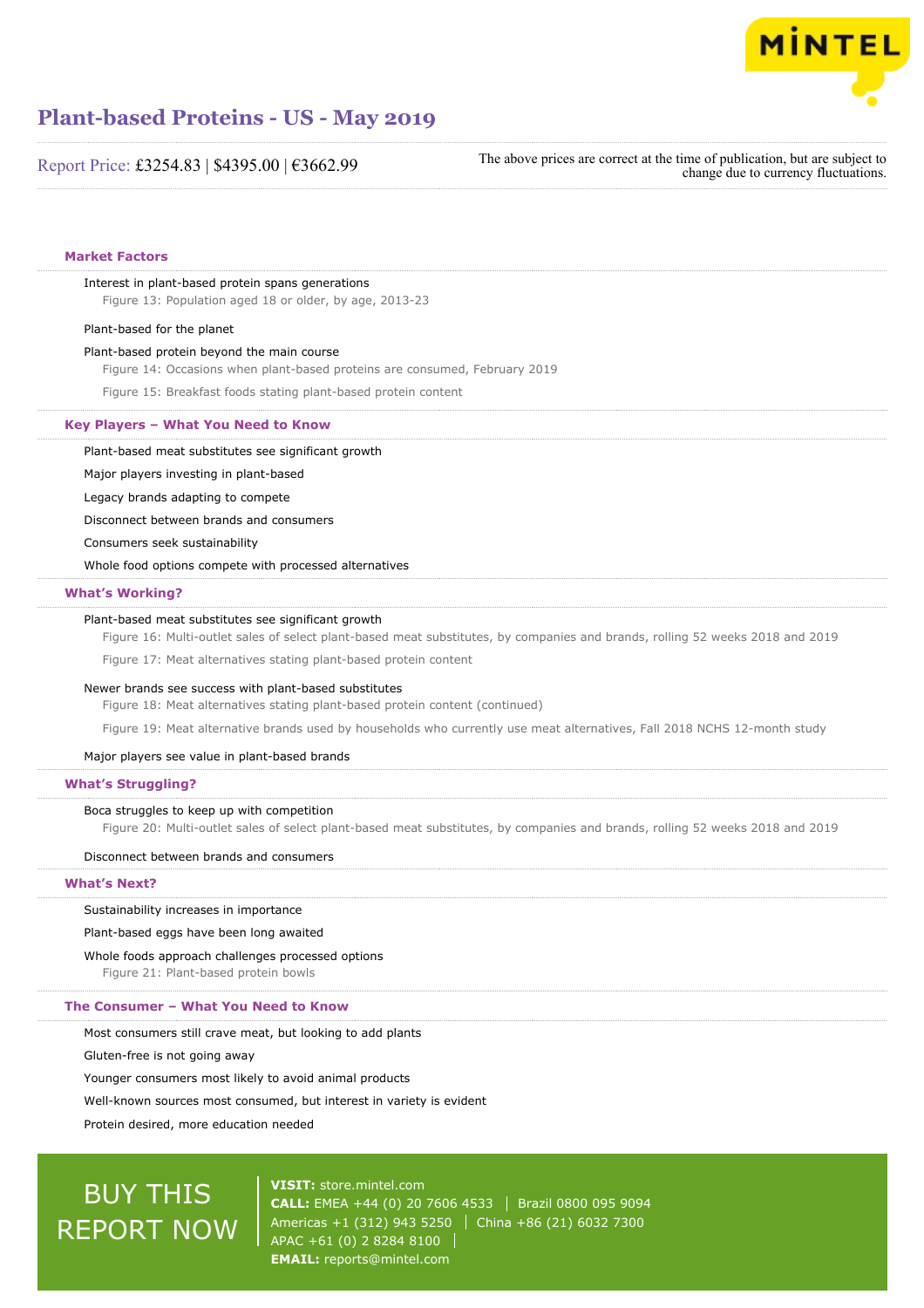

Report Price: £3254.83 | \$4395.00 | €3662.99

The above prices are correct at the time of publication, but are subject to change due to currency fluctuations.

Parents consume more varied sources of plant-based protein

#### **Dietary Preferences and Guidelines**

#### Most consumers still crave meat

Figure 22: Dietary preferences, February 2019

Younger consumers most likely to avoid animal products

Figure 23: Dietary preferences – Vegetarian and vegan, by age, February 2019

#### Gluten-free is not going away

Figure 24: Dietary guidelines followed, February 2019

#### Gender reveals differences in dietary preferences

Figure 25: Dietary preferences, by gender, February 2019

Figure 26: Dietary guidelines, by gender, February 2019

#### Hispanics more likely to follow special diets

Figure 27: Dietary guidelines, by Hispanic origin, February 2019

#### **Dietary Motivations**

#### Consumers seek more plant-based foods

Figure 28: Dietary motivations, February 2019

#### Younger consumers, women seeking plant-based options

Figure 29: Trying to add more plant-based foods to diet, by age, February 2019

Figure 30: Trying to add more plant-based foods into diet, by gender, February 2019

#### Meat eaters looking to add more plants

Figure 31: Trying to add more plant-based foods to diet, by dietary preference, February 2019

#### Younger consumers avoid animal products for many reasons

Figure 32: Reasons for avoiding animal products, by age, February 2019

#### Vegetarians identify with multiple motivators for avoiding meat

Figure 33: Reasons for avoiding animal products, by dietary preferences, February 2019

#### **Sources of Plant-based Protein**

#### Well-known sources most approachable

#### Interest indicates opportunities

Figure 34: Sources of plant-based protein consumed, February 2019

#### Most consume multiple plant-based proteins

Figure 35: Repertoire analysis – Plant-based protein sources (currently eats), February 2019

#### Parents consume more varied sources of plant-based protein

Figure 36: Sources of plant-based protein consumed, any use or interest (net), by parental status, February 2019

## **Plant-based Proteins – Preferred Food Types**

#### Familiar foods gateway to plant-based proteins

Figure 37: Preferred plant-based protein food, February 2019

Figure 38: Sources of plant-based protein

#### Parents seek plant-based proteins in family-friendly foods

# BUY THIS REPORT NOW